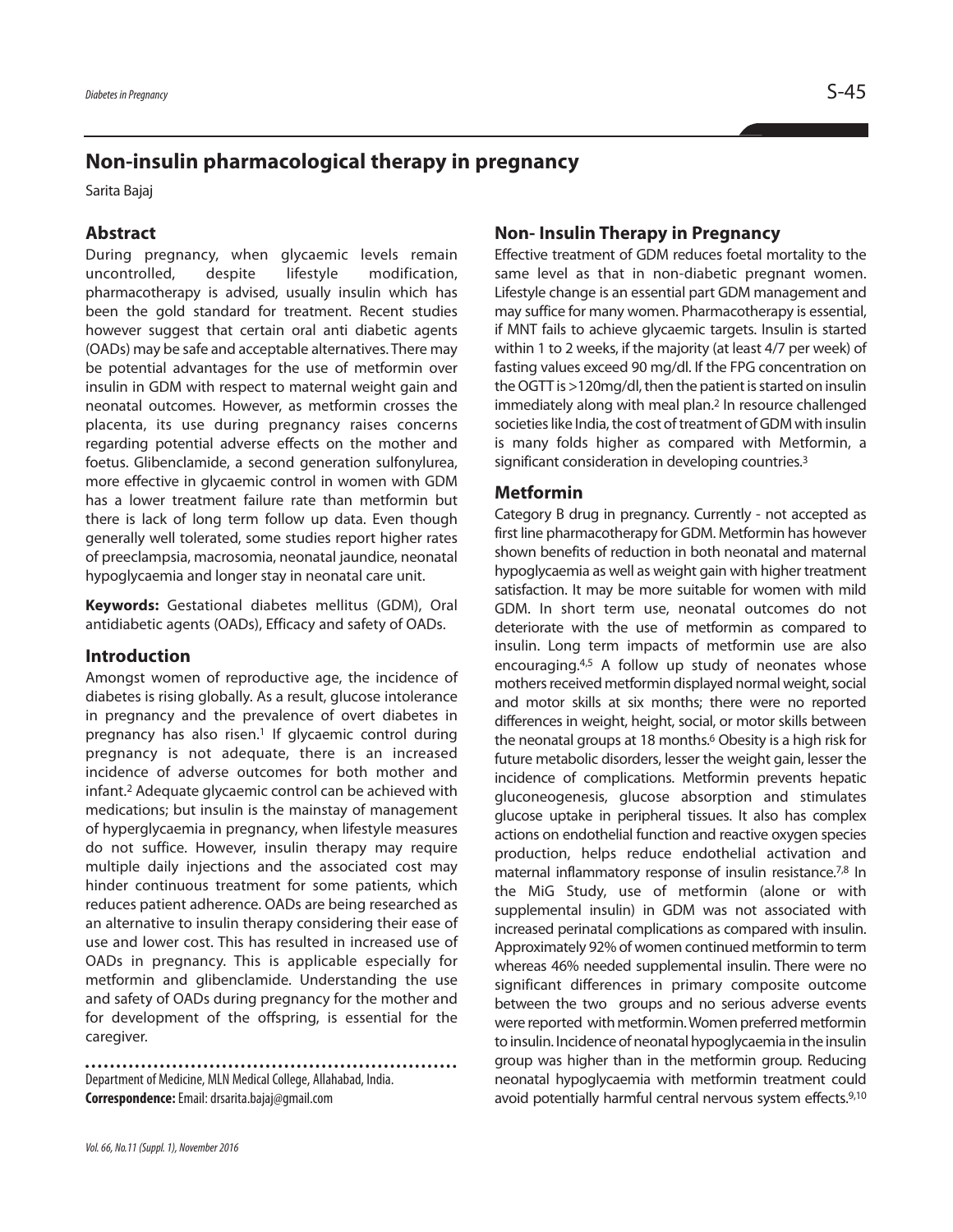Table: Pragmatic use of Metformin in mild GDM\*, based on biopsychosocial health model.

| <b>Clinical situations</b><br><b>Domain</b> |                                                                                                         |
|---------------------------------------------|---------------------------------------------------------------------------------------------------------|
| <b>Contraindications General</b>            | • All contraindications to Metformin use in non-pregnant individuals                                    |
| Pregnancy specific c                        | $\bullet$ Ketonuria                                                                                     |
|                                             | • Any evidence of maternal distress                                                                     |
|                                             | • Any evidence of foetal distress                                                                       |
| Indications Biological                      | As monotherapy                                                                                          |
|                                             | • GDM not responding to medical nutrition therapy                                                       |
|                                             | • GDM detected during late third trimester                                                              |
|                                             | ◆ Poor compliance with the treatment plan when the treatment plan includes insulin.                     |
|                                             | • Lack of skills for self-management with insulin therapy and monitoring.                               |
|                                             | As combination therapy, with insulin.                                                                   |
|                                             | • Uncontrolled hyperglycaemia, not responding to optimized insulin regimes.                             |
|                                             | • Unwanted weight gain with insulin therapy                                                             |
| Psychological                               | • If the suggestion of insulin causes extreme psychological stress.                                     |
|                                             | • When suggestion of insulin causes patient to reduce nutritional intake in order to maintain glycaemia |
| Social                                      | • If the suggestion of insulin causes extreme family/social stress                                      |
|                                             | <b>Financial burden</b>                                                                                 |
|                                             | • In health-care settings where insulin is not available or accessible                                  |
|                                             | • In health-care settings where regular glycaemic monitoring is not feasible                            |
| Precautions                                 | • Regular foetal surveillance                                                                           |
|                                             | • Regular maternal surveillance                                                                         |
|                                             | • Obstetric monitoring                                                                                  |
|                                             | "• Medical monitoring                                                                                   |

\*An abnormal result on an oral glucose-tolerance test but a fasting glucose level below 95 mg/dl (Ref.: Landon et al.)

Reprinted with permission from Indian Journal of Endocrinology and Metabolism.<sup>3</sup>

Kalra and Gupta have proposed a pragmatic, individualized approach to use of metformin in mild GDM, based on the biopsychosocial model of health (Table). <sup>3</sup> The use of metformin during pregnancy decreases the rates of early pregnancy loss and preterm labour and prevents foetal growth restriction. With the use of metformin during pregnancy, no teratogenic effects, intrauterine deaths or developmental delays have been reported. Despite its crossing the placenta, apparently there are no serious safety concerns with metformin. <sup>11</sup> Women on metformin for PCOS can continue the drug up to end of 1st trimester.

## **Glibenclamide**

Glibenclamide is a second generation sulfonylurea (SU) which acts by increasing the release of insulin from the beta cells of the pancreas. Unlike other SUs it does not cross the placental barrier, probably due to high degree of protein binding hence foetal exposure is minimal. It is comparable with insulin in glycaemic control and neonatal outcomes. A large retrospective study and a recent meta-analysis of RCTs indicate higher rates of macrosomia and neonatal hypoglycaemia for women treated with glibenclamide versus insulin. <sup>12</sup> A large glibenclamide versus insulin RCT with adequate power to detect neonatal and pubertal outcomes is needed. As glibenclamide crosses the placenta, additional studies are needed to evaluate the effect of exposure of the foetal pancreas to insulin secretagogues and the long-term effects on weight and cardio-metabolic status during childhood and adolescence. 13

## **Acarbose**

Acarbose reduces intestinal carbohydrate absorption mainly by blocking the cleavage of oligosaccharides and disaccharides to smallest units and reduces postprandial hyperglycaemia. It may have potential benefits in pregnancy due to  $<$  2% absorption into the maternal circulation. <sup>14</sup> No harmful effects have been suggested by animal studies, but there is dearth of observational data in human pregnancy. No RCT is available with respect to use of acarbose in pregnancy. The use of  $\alpha$ -glucosidase inhibitors in pregnancy is not recommended at present.

## **Present scenario of OADs in Diabetes Management**

During pregnancy, the use of OADs is not recommended by the American Diabetes Association (ADA) or US Food and Drug administration (FDA). 15,16 UK National Institute for Health and Care Excellence (NICE) guidelines consider metformin and glibenclamide safe in pregnancy and lactation. <sup>17</sup> Regarding the use of OADs (glibenclamide and metformin) in pregnancy, the Endocrine Society suggests that glibenclamide may be considered as a suitable